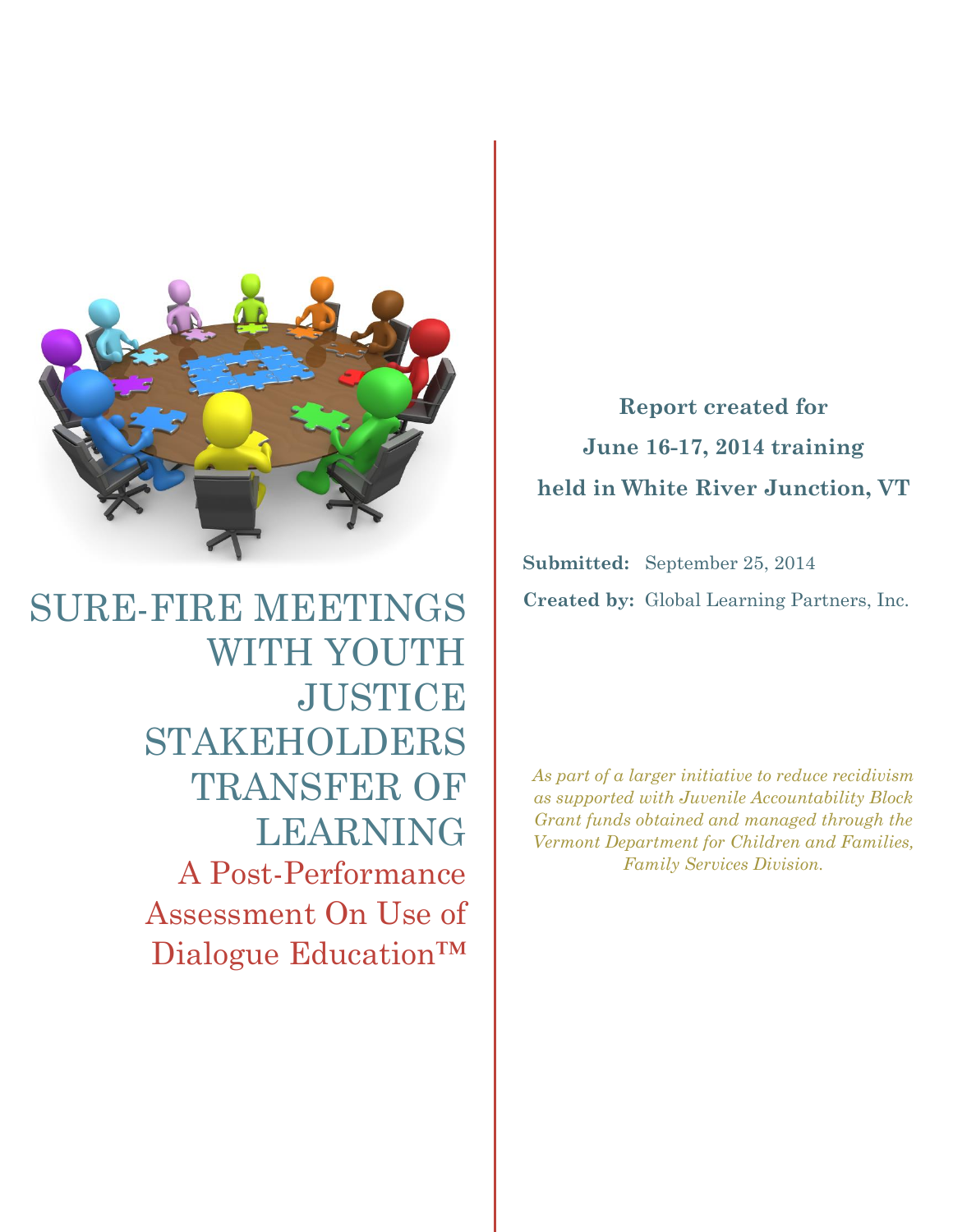# **Table of Contents**

| $\label{thm:main} \hbox{II. Methodology}. \hbox{\begin{minipage}{14cm} \begin{minipage}{0.9cm} \bf{1.} \end{minipage}} \hfill \begin{minipage}{0.9cm} \begin{minipage}{0.9cm} \bf{5.} \end{minipage} \hfill \begin{minipage}{0.9cm} \begin{minipage}{0.9cm} \bf{1.} \end{minipage} \hfill \begin{minipage}{0.9cm} \bf{1.} \end{minipage} \hfill \begin{minipage}{0.9cm} \begin{minipage}{0.9cm} \bf{1.} \end{minipage} \hfill \begin{minipage}{0.9cm} \$                                    |  |
|---------------------------------------------------------------------------------------------------------------------------------------------------------------------------------------------------------------------------------------------------------------------------------------------------------------------------------------------------------------------------------------------------------------------------------------------------------------------------------------------|--|
|                                                                                                                                                                                                                                                                                                                                                                                                                                                                                             |  |
| ${\bf Follow\mbox{-}Up\mbox{-}Survey\mbox{-}\dots\mbox{-}\dots\mbox{-}\dots\mbox{-}\dots\mbox{-}\dots\mbox{-}\dots\mbox{-}\dots\mbox{-}\dots\mbox{-}\dots\mbox{-}\dots\mbox{-}\dots\mbox{-}\dots\mbox{-}\dots\mbox{-}\dots\mbox{-}\dots\mbox{-}\dots\mbox{-}\dots\mbox{-}\dots\mbox{-}\dots\mbox{-}\dots\mbox{-}\dots\mbox{-}\dots\mbox{-}\dots\mbox{-}\dots\mbox{-}\dots\mbox{-}\dots\mbox{-}\dots\mbox{-}\dots\mbox{-}\dots\mbox{-}\dots\mbox{-}\dots\mbox{-}\dots\mbox{-}\dots\mbox{-}\$ |  |
| $\begin{minipage}{0.9\linewidth} \textbf{Transfer} \textbf{Sheets} \textbf{} \textbf{} \textbf{} \textbf{} \textbf{} \textbf{} \textbf{} \textbf{} \textbf{} \textbf{} \textbf{} \textbf{} \textbf{} \textbf{} \textbf{1} \end{minipage}$                                                                                                                                                                                                                                                   |  |
|                                                                                                                                                                                                                                                                                                                                                                                                                                                                                             |  |
|                                                                                                                                                                                                                                                                                                                                                                                                                                                                                             |  |
|                                                                                                                                                                                                                                                                                                                                                                                                                                                                                             |  |
|                                                                                                                                                                                                                                                                                                                                                                                                                                                                                             |  |
|                                                                                                                                                                                                                                                                                                                                                                                                                                                                                             |  |
|                                                                                                                                                                                                                                                                                                                                                                                                                                                                                             |  |
|                                                                                                                                                                                                                                                                                                                                                                                                                                                                                             |  |
|                                                                                                                                                                                                                                                                                                                                                                                                                                                                                             |  |

# **Table of Figures**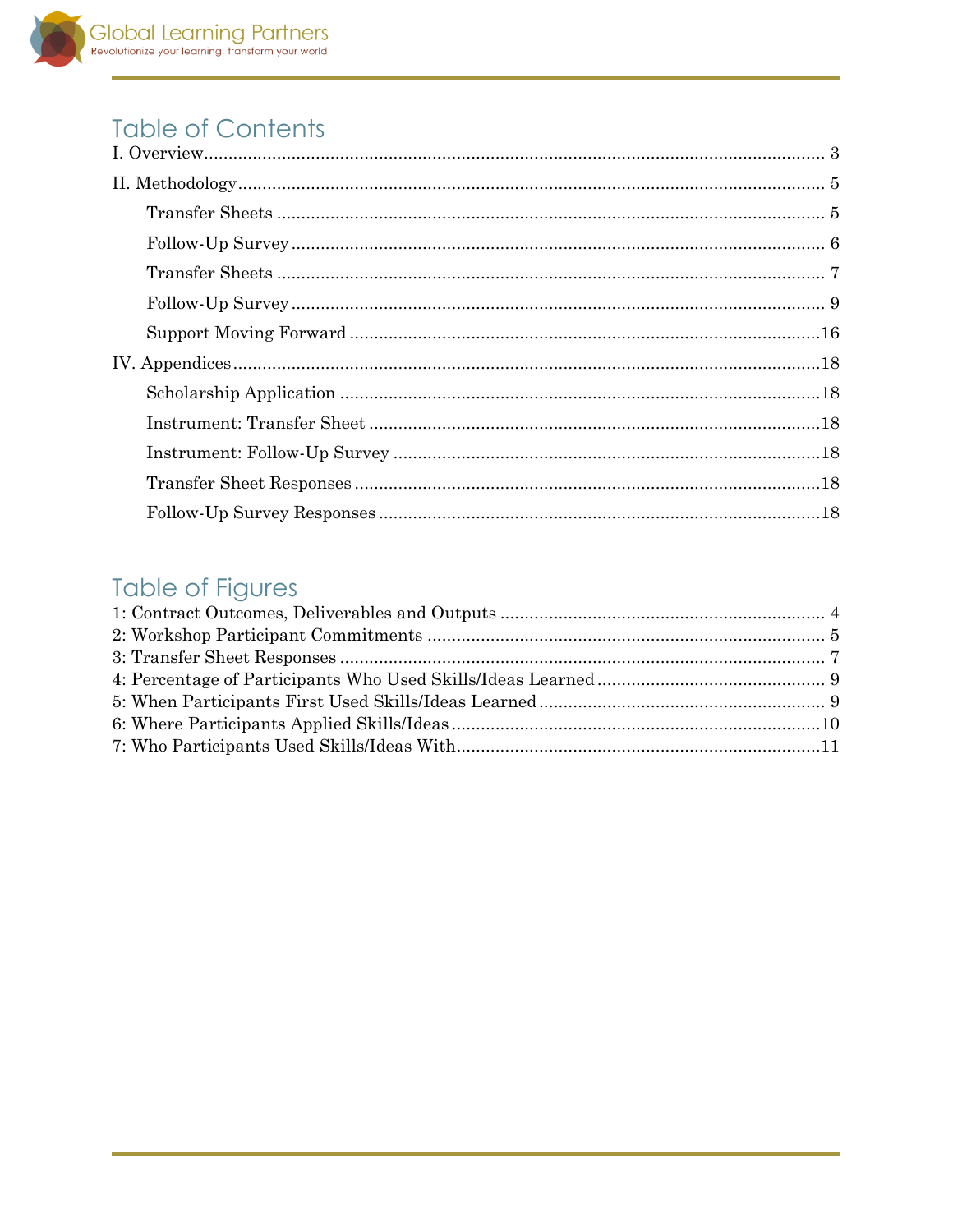**Transfer** – The use of the newly learned material in a new context, after the learning event. Indicators of transfer are behavioral evidence that cognitive, affective, or psychomotor learning has taken place.

# <span id="page-2-0"></span>I. Overview

Global Learning Partners, Inc. (GLP) was contracted by the Vermont Department for Children and Families (DCF) to offer Dialogue Education to support evidence-based programs and effective stakeholder collaboration to specific audiences in Vermont who seek to establish and maintain accountability-based programs to reduce juvenile recidivism.

This report details transfer of learning for participants who attended the *SURE-Fire Meetings with Youth Justice Stakeholders* workshop in White River Junction, VT on June 16-17, 2014. This training and post-performance assessment is only one piece of the entire contracting period (which is scheduled to go through December 2014).

Under this contract, Global Learning Partners provided three previous trainings in 2013 and 2014. Those reports are available under separate copy.

- *SURE-Fire Meetings*, October 7-8, 2013, Stowe, VT
- *Effective Stakeholder Collaboration*, November 4-5, 2013, Berlin, VT
- *SURE-Fire Meetings with Youth Justice Stakeholders*, May 5-6, 2014, Stowe, VT

Additionally, one subsequent training and report for 2014 are forthcoming for the following event:

 *Using Dialogue Education to Teach and Implement Evidence-Based Youth Justice Programs*, September 8-9 and October 7-8, 2014, Stowe and Burlington, VT

For this training, participants completed an application and were selected to attend based on a variety of factors including target audience represented, organizational support, and individual readiness factors. To ensure the highest levels of efficacy, relevance and transfer of learning of these learning events, GLP consultants collaborated with key stakeholders and partners throughout the planning, design and follow-up process.

Desired outcomes, deliverables and outputs for the entire program has been excerpted from the contract and is included below.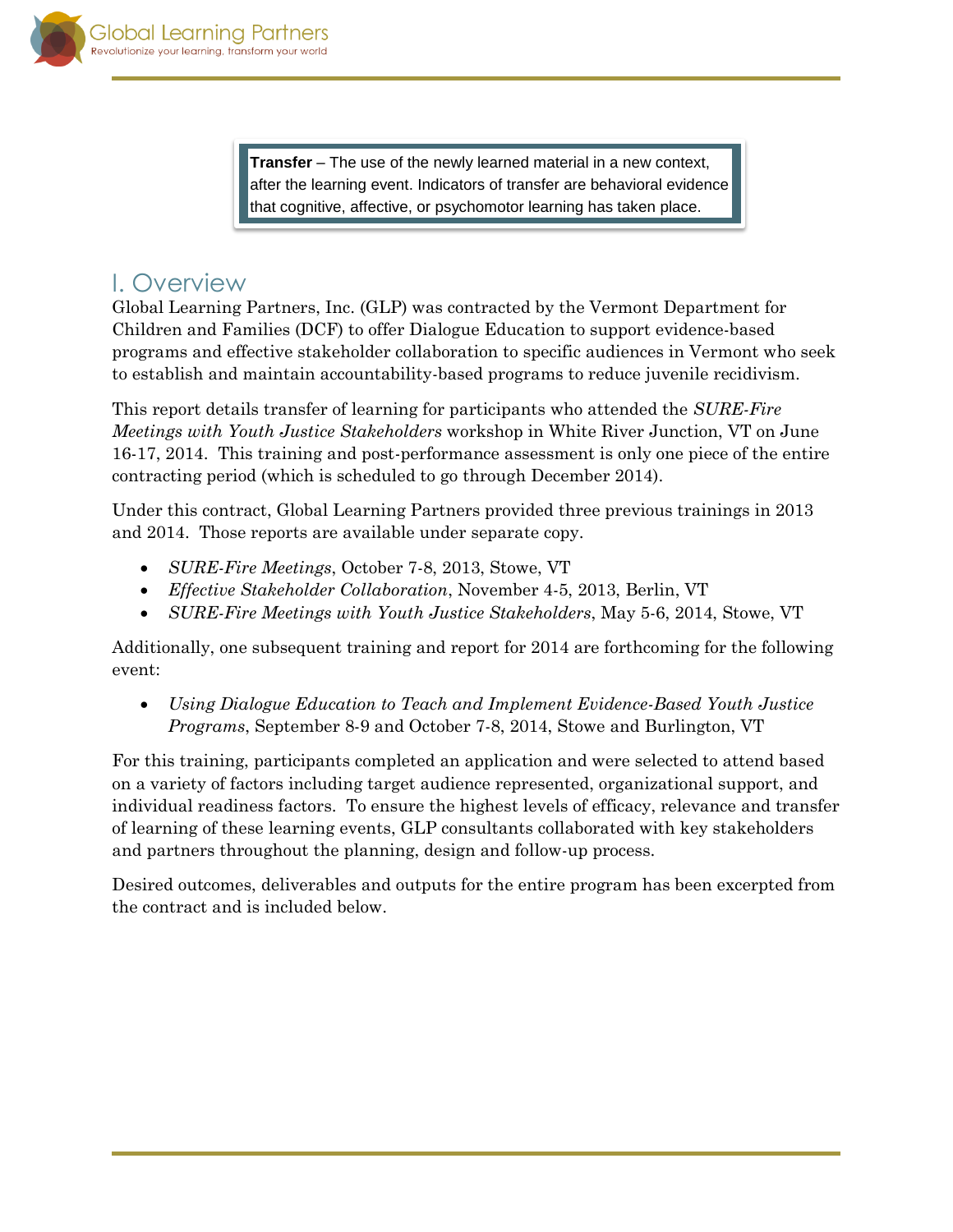

#### <span id="page-3-0"></span>*1: Contract Outcomes, Deliverables and Outputs*

Outcomes: The outcome for the training and follow-up skill reinforcement in Dialogue Education in Support of Evidence-based Programs and Dialogue Education in Support of Effective Stakeholder Collaboration is that more staff and providers will use principles and practices of effective teaching for social change (immediacy, relevance, safety, engagement, respect) to effectively impact juveniles with evidence-based and accountability-based programs and interventions to reduce recidivism. Measured outcomes will be obtained by a post-performance assessment to assess the use Dialogue Education principles and practices in the design and delivery of evidence-based programs and interventions and collaboration by participants and the impact of their use on juveniles in Vermont to reduce recidivism.

Deliverables and Outputs: Contractor will provide tailored Introductory and Advanced Trainings to Support Effective Stakeholder Collaboration and Effective Meetings designed to build more effective community based and state level performance capacity within the Youth Justice field across Vermont. These trainings are based on research and field application of principles and practices of Dialogue Education™ and SURE-Fire™ Meetings. Participants will maximize their learning of the most relevant key principles and practices during each event and prepare them to transfer specific learning immediately into their work setting.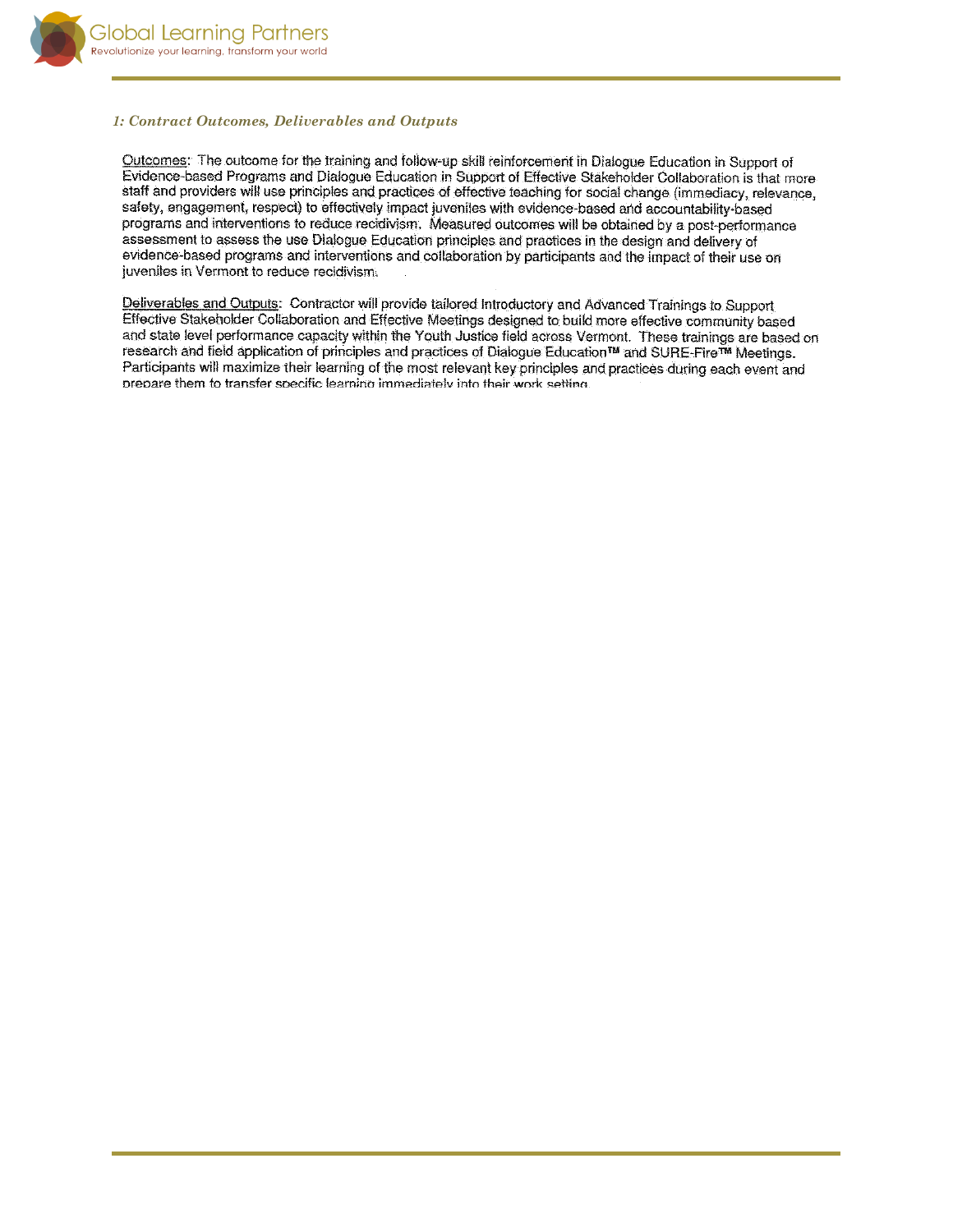

# <span id="page-4-0"></span>II. Methodology

As part of the scholarship application process all participants signed an agreement outlining their commitments (included below).

#### *2: Workshop Participant Commitments*

As a scholarship recipient you are expected to commit to the following:

- Participate in a short survey in advance of the training session to help us best meet your learning needs
- Attend both full days of the training session
- Apply new learning to your evidence-based work designed to reduce juvenile recidivism
- Participate in a short survey six weeks following the training session to share your transfer of learning

In order to maximize the impact of the learning opportunities and assure the greatest levels of transfer, participants were encouraged to attend with one or more of their colleagues or community partners.

This report includes the use of two separate instruments; the methodology for each is detailed below. There were a total of 18 participants completing the two-day workshop. Of these, 17 were asked to participate in post course assessments<sup>1</sup>.

## <span id="page-4-1"></span>Transfer Sheets

**Instrument** 

Participants were asked to complete a transfer sheet to gauge achievement and usefulness of course content along with their predicted transfer of learning (what, when and with whom they will try out their learnings). The hard copy sheets were self-completed by hand and turned in to the facilitators at the conclusion of the workshop. The transfer sheet consists of a series of usefulness ratings for each piece of the course content as well as a series of open ended questions. A copy of the instrument is included in the appendix.

#### **Timing**

Upon immediate completion of the course

#### •  $N= 16/17$

l

One participant had to leave the training early due to personal obligations.

#### **Time Burden**

<sup>1</sup> One participant had previously attended the May training in Stowe and had already participated in an interview and submitted a transfer sheet.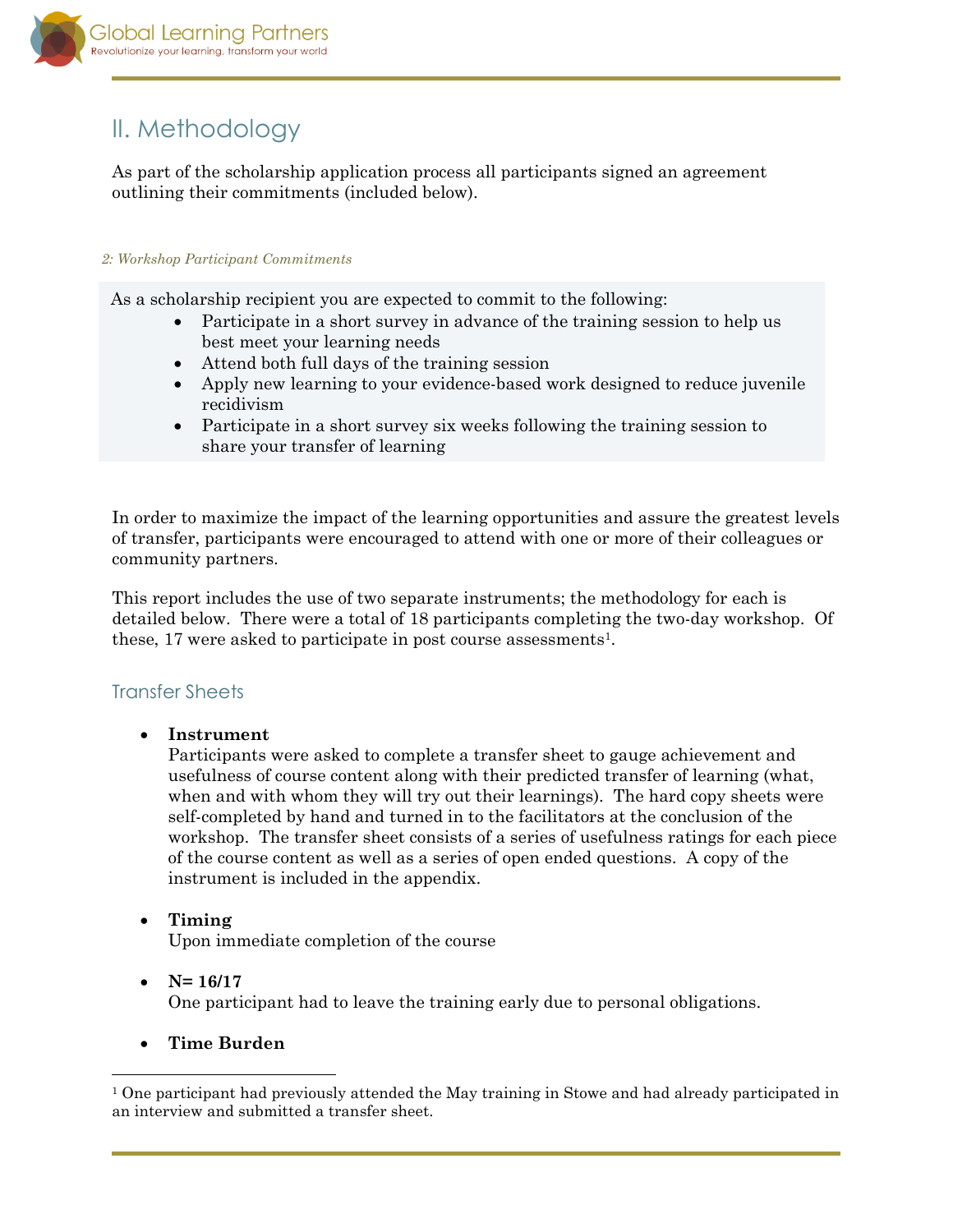

Estimated time to complete the worksheets was 10 minutes.

# <span id="page-5-0"></span>Follow-Up Survey

**Instrument:** A random number generator was used to assign each of the 17 course completers to either an electronic survey or a telephone survey. Though the instrument was the same for both methods of completion, those who took the telephone survey were prompted to offer more detail and elaborate on the open-ended question responses. The survey consisted of demographic information (responses were not anonymous), four multiple choice questions, and two open-ended questions. Of the seven questions, six were required for completion and one was optional. A copy of the instrument is included in the appendix.

#### **Telephone Survey**

**N= 2/8**

Non-responders received two follow-up emails and a follow-up phone call which mentioned the importance of the data, the collection deadline, and a reminder about the scholarship commitment. On the fourth outreach effort, they were offered the online survey option.

**Timing**

Four weeks after the course completion date participants were invited, via email, to schedule an interview time using an online scheduling tool.

 **Time Burden** Estimated time to complete the telephone survey was 20-30 minutes.

## **Electronic Survey**

**N= 10/9**

Non-responders received two follow-up emails and a follow-up phone call which mentioned the importance of the data, the collection deadline, and a reminder about the scholarship commitment. Four respondents assigned to this instrument did not respond. However five of those initially assigned to a telephone survey completed the electronic survey in the end.

**Timing**

Participants were invited to complete the online survey six weeks after the course completion date. A link to the survey was sent out via email.

## **Time Burden**

Estimated time to complete the online survey was 10-15 minutes.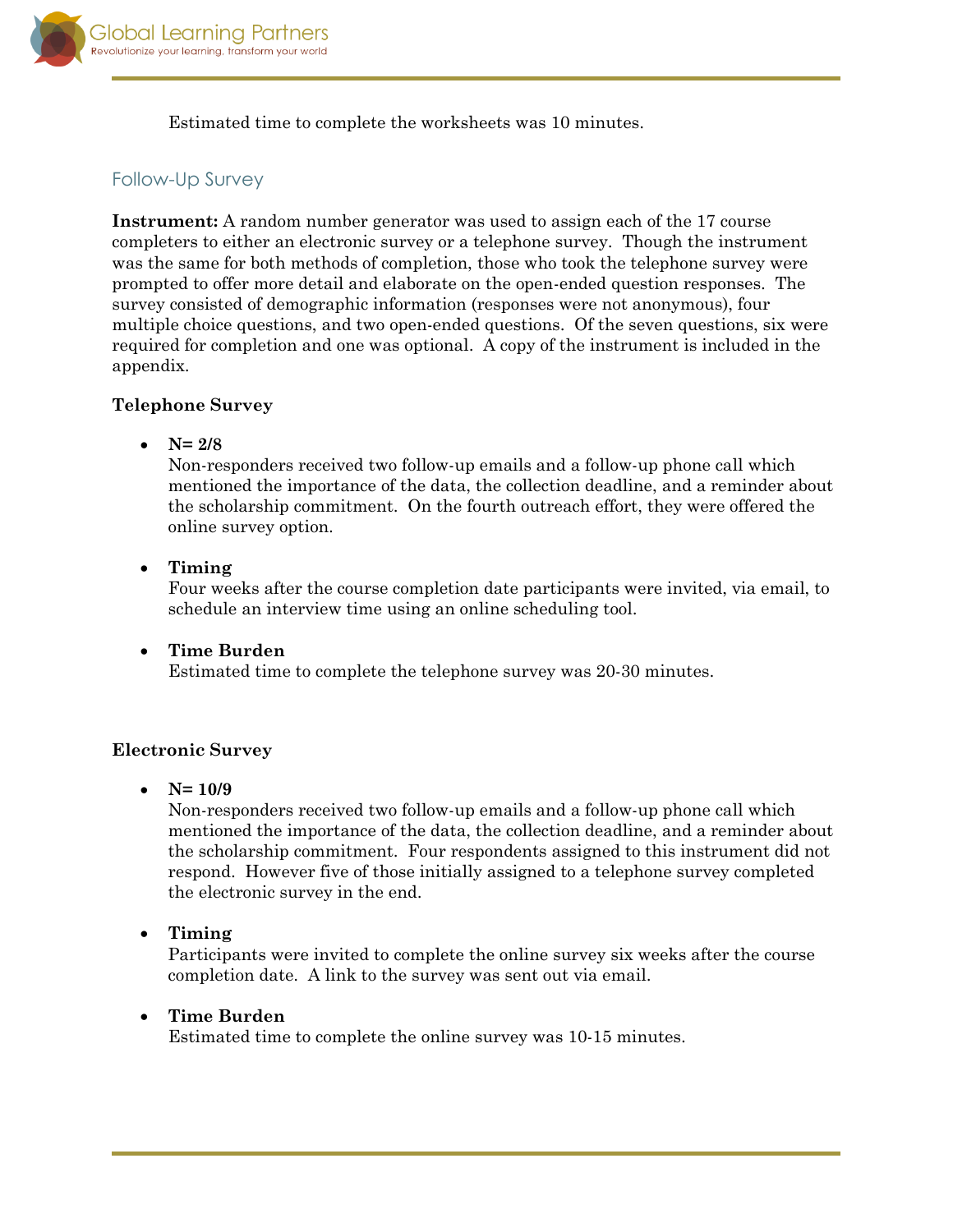

### III. Results

# <span id="page-6-0"></span>Transfer Sheets

Below is a summary of participant responses upon immediate conclusion of the training.

<span id="page-6-1"></span>*3: Transfer Sheet Responses*

|                                                                                                                                         | Achieved?                             | <b>How Useful</b><br>for You? | <b>How Useful</b><br>for You? |
|-----------------------------------------------------------------------------------------------------------------------------------------|---------------------------------------|-------------------------------|-------------------------------|
|                                                                                                                                         |                                       | $1 = low 4 = high$<br>Average | $1 = low 4 = high$<br>Mode    |
| <b>MEETING DESIGN</b>                                                                                                                   |                                       |                               |                               |
| Named ways to strengthen 3 phases of meetings<br>with stakeholders                                                                      | Yes 16 /No 0/Unsure<br>0              | 3.7                           | 4                             |
| Practiced using Planning Framework for an<br>upcoming Stakeholders meeting                                                              | Yes 16 /No 0/Unsure<br>$\overline{0}$ | 3.8                           | 4                             |
| Clarified expectations and written achievements<br>for a meeting                                                                        | Yes 16 /No 0/Unsure<br>$\Omega$       | 3.9                           | 4                             |
| Distinguished among 3 voices stakeholders may<br>have during meeting.                                                                   | Yes 15 /No 0/Unsure                   | 3.7                           | 4                             |
| Assessed whether a meeting is the best way to go.                                                                                       | Yes 14 /No 0/Unsure<br>$\overline{2}$ | 3.4                           | 4                             |
| <b>Explored</b> how to make meetings SURE (safe,<br>useful, respectful, & engaging) toward greater<br>impact with stakeholder meetings. | Yes 16 /No 0/Unsure<br>$\Omega$       | 3.6                           | 4                             |
| Named ways to strengthen all 3 Phases of<br>meetings with stakeholders                                                                  | Yes 15 /No 0/Unsure<br>0              | 3.6                           | 4                             |
| <b>MEETING FLOW &amp; FACILITATION</b>                                                                                                  |                                       |                               |                               |
| <b>Proposed</b> ways to support effective meeting<br>facilitation.                                                                      | Yes 15 /No 0/Unsure<br>1              | 3.1                           | 3                             |
| <b>Explored</b> ways to advance a meeting before it<br>begins.                                                                          | Yes 15 /No 0/Unsure<br>1              | 3.4                           | 4                             |
| Practiced skills & techniques for facilitators in<br>common situations.                                                                 | Yes 12 /No 2/Unsure<br>$\overline{2}$ | 3.2                           | 4                             |
| Generated ideas for effective strategies in<br>challenging settings.                                                                    | Yes 15 /No 0/Unsure<br>1              | 3.6                           | 4                             |
| Practiced breathing life into a dialogue around<br>tough issues.                                                                        | Yes 15 /No 0/Unsure<br>1              | 3.6                           | 4                             |
| <b>Practiced</b> ways to effectively open, close & assure<br>follow-up.                                                                 | Yes 14 /No 0/Unsure<br>1              | 3.9                           | 4                             |
| <b>FEEDBACK &amp; EVALUATION</b>                                                                                                        |                                       |                               |                               |
| Checked your achievements with the content of<br>this workshop.                                                                         | Yes 15 /No 0/Unsure<br>$\overline{0}$ | 3.7                           | 4                             |
| <b>Identified</b> methods to follow up on key aspects of<br>your learning.                                                              | Yes 14 /No 0/Unsure<br>1              | 3.5                           | 4                             |
| Predicted what you will transfer into your work                                                                                         | Yes 14 /No 0/Unsure<br>0              | 3.8                           | 4                             |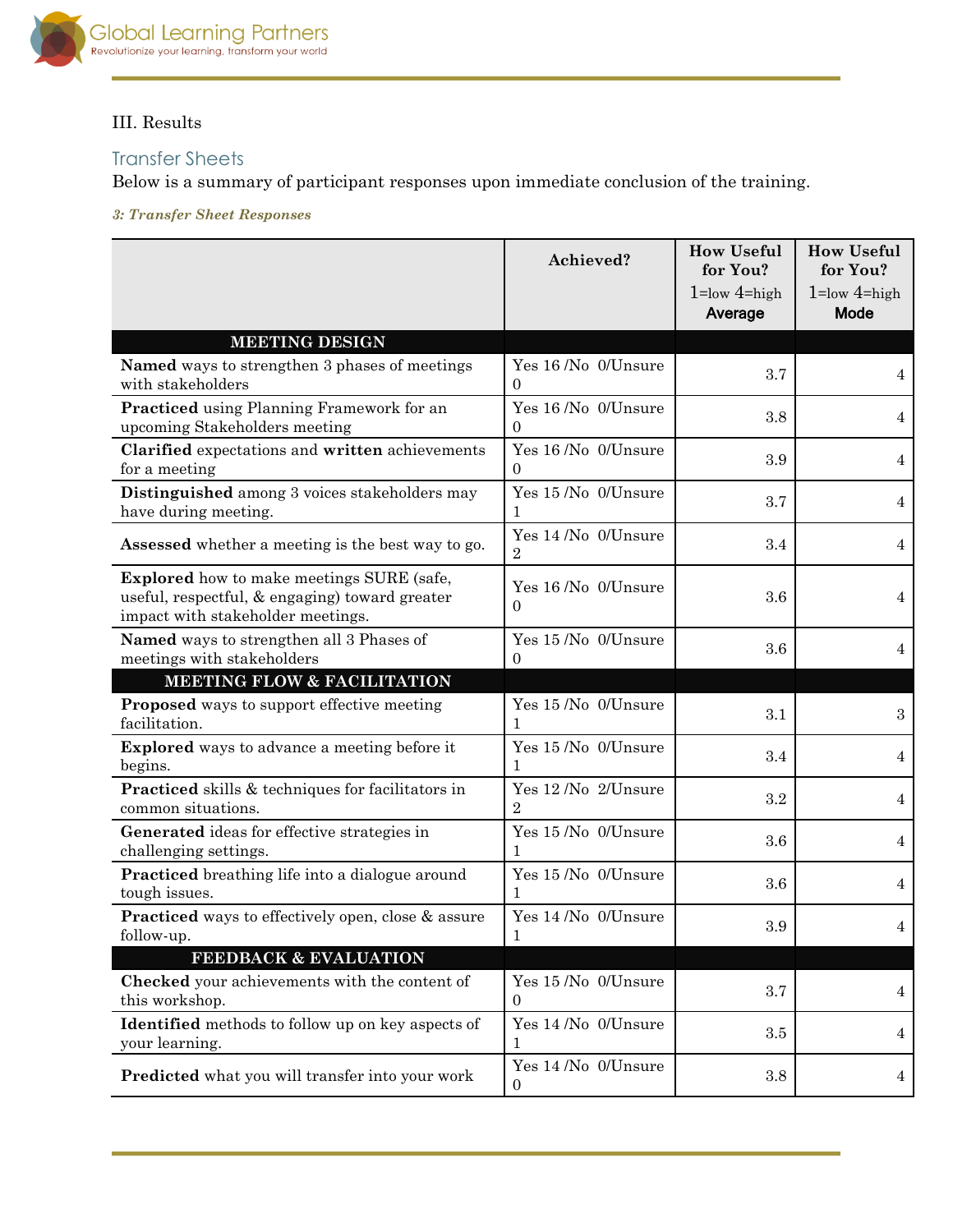

The most highly scored workshop content in terms of usefulness to participants included:

- **1) Clarified** expectations and written achievements for a meeting.
- **2) Practiced** using Planning Framework for an upcoming Stakeholders meeting.
- **3) Practiced** ways to effectively open, close & assure follow-up.
- **4) Predicted** what you will transfer into your work.

Most frequently cited responses for the following open-ended questions are listed below. All open-ended response data can be found in the appendix.

#### **What will I transfer to my work and use?**

- Using the 3 Phases of Meetings
- Advanced preparation of agenda-setting and objectives
- SURE principles
- Deciding on participant voice ahead of time

#### **When and with whom will I use it?**

- At staff/administrative meetings
- With DCF staff
- With the community and public
- At all meetings

#### **What will be the signs that I have used it effectively?**

- We will meet our stated achievements
- Meetings participants and staff will provide positive feedback
- Voices are clear and understood by all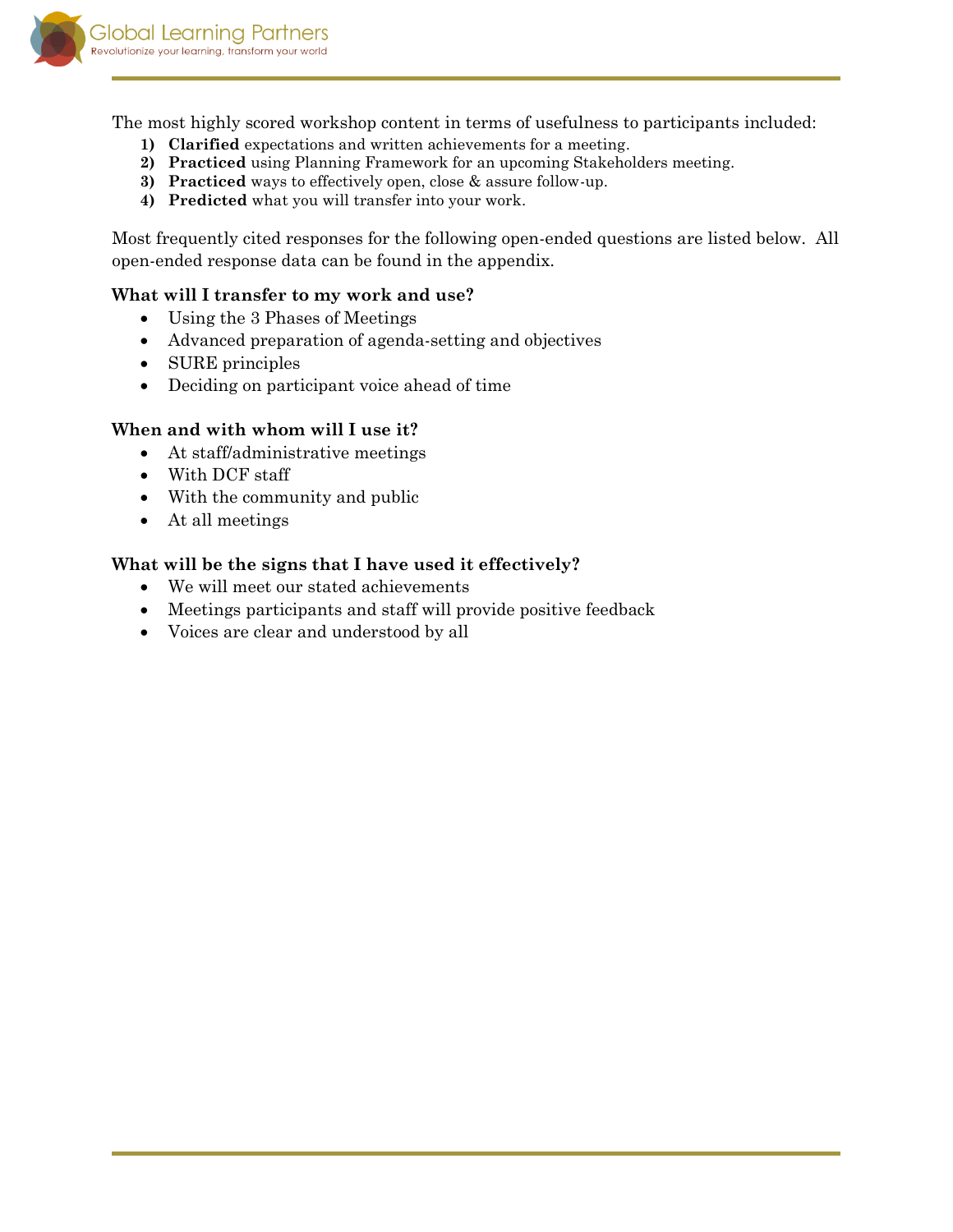

## <span id="page-8-0"></span>Follow-Up Survey

Charts are included below for each of the four multiple choice response questions.

<span id="page-8-1"></span>*4: Percentage of Participants Who Used Skills/Ideas Learned*





All participants reported already having used what they learned in an event.

<span id="page-8-2"></span>*5: When Participants First Used Skills/Ideas Learned*



If you used one or more skills or ideas learned from this workshop, when did you first use them?

All respondents applied their learning within one month of the workshop (with two-thirds reporting that they applied their learning within two weeks of their participation).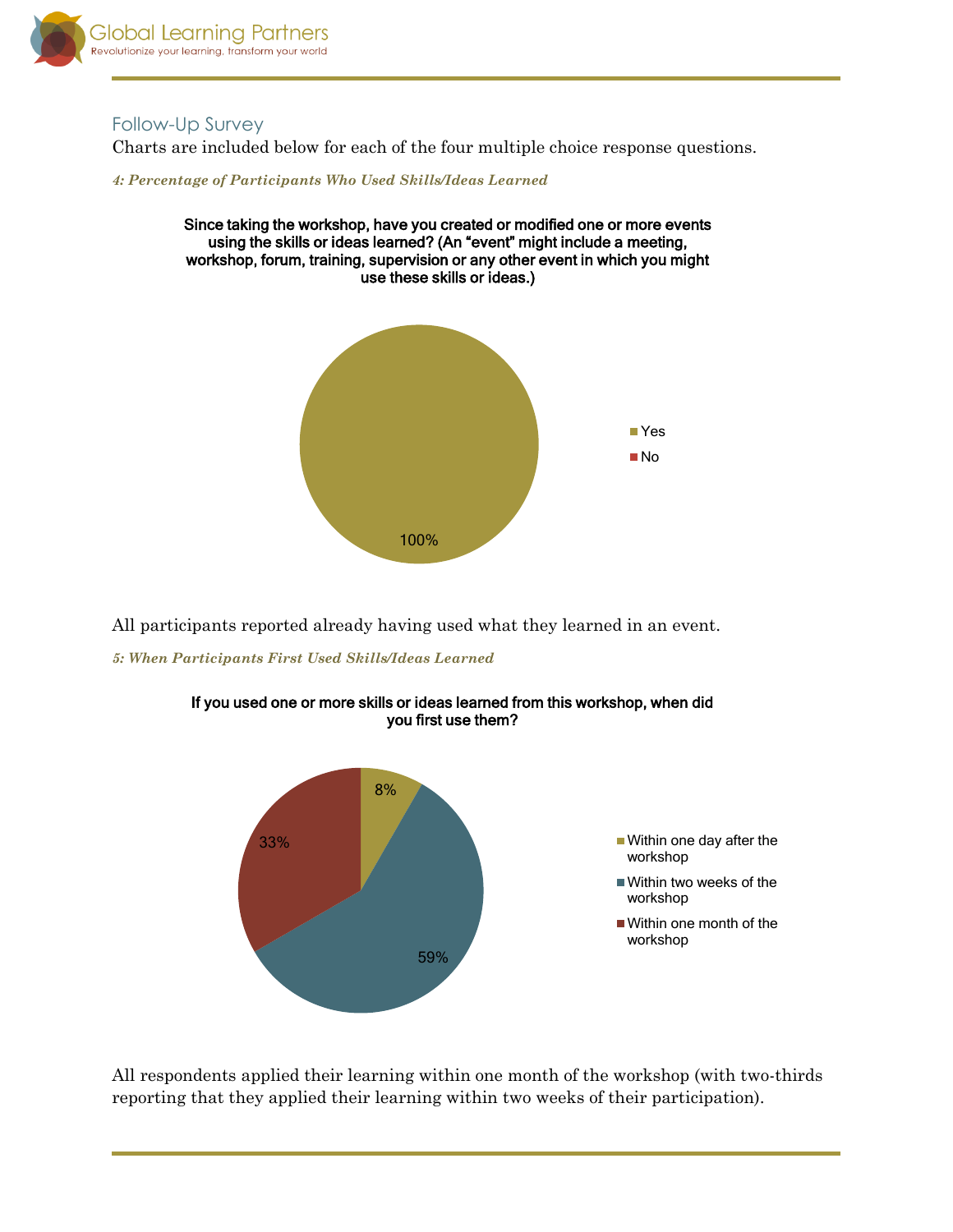

#### <span id="page-9-0"></span>*6: Where Participants Applied Skills/Ideas*



#### If you used one or more skills or ideas learned from this workshop, at what types of events were they used? (Select all that apply.)

The majority of respondents reported applying their learning in meetings, with a third of respondents stating that they have already used them in trainings/workshops or in informal dialogue. The two "other" responses included phone conferences and court statements.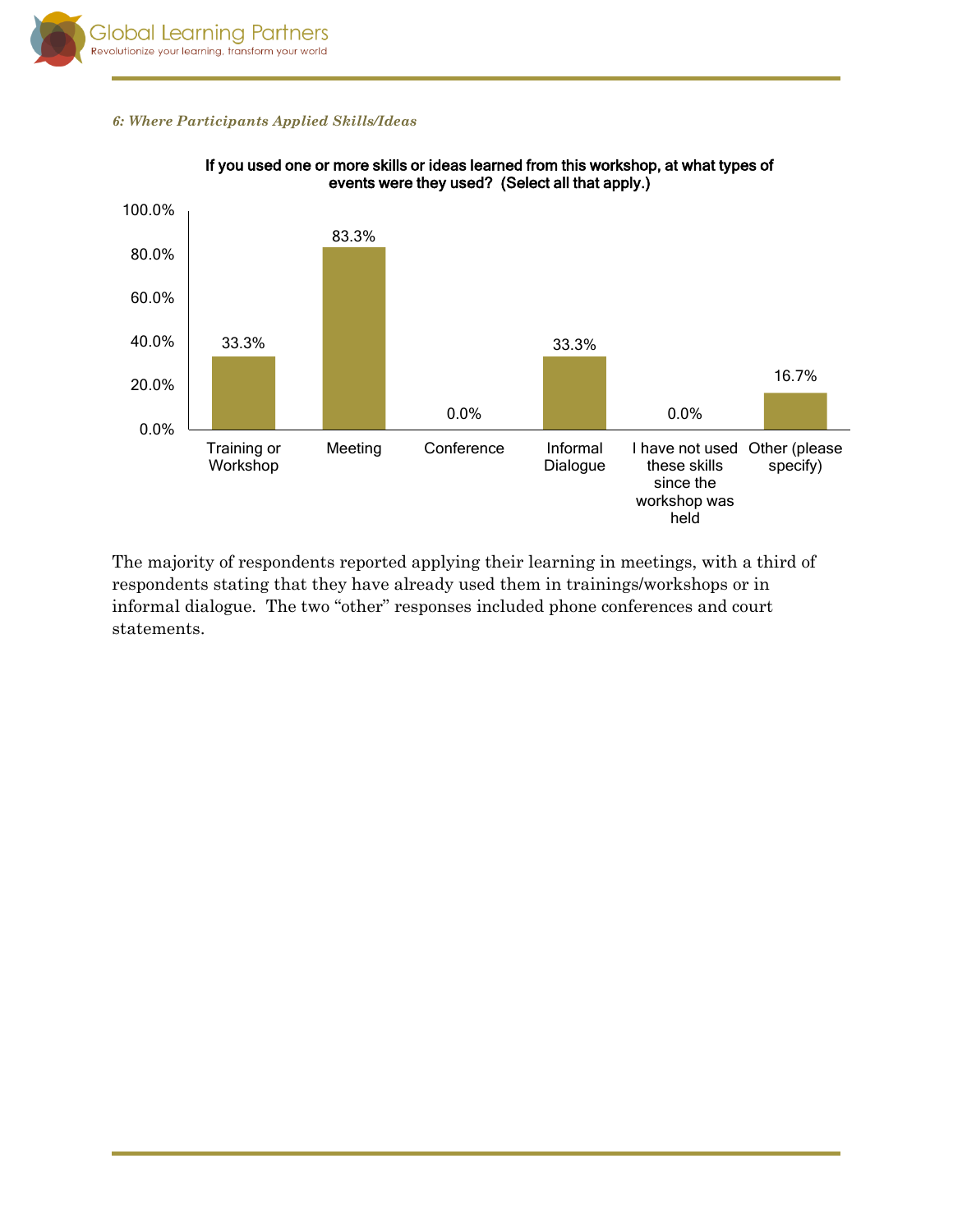<span id="page-10-0"></span>*7: Who Participants Used Skills/Ideas With*



Staff and clients were the most commonly selected audiences benefiting from respondents' application of new learnings. "Other" responses generally fell into the previously mentioned categories including school personnel and social workers.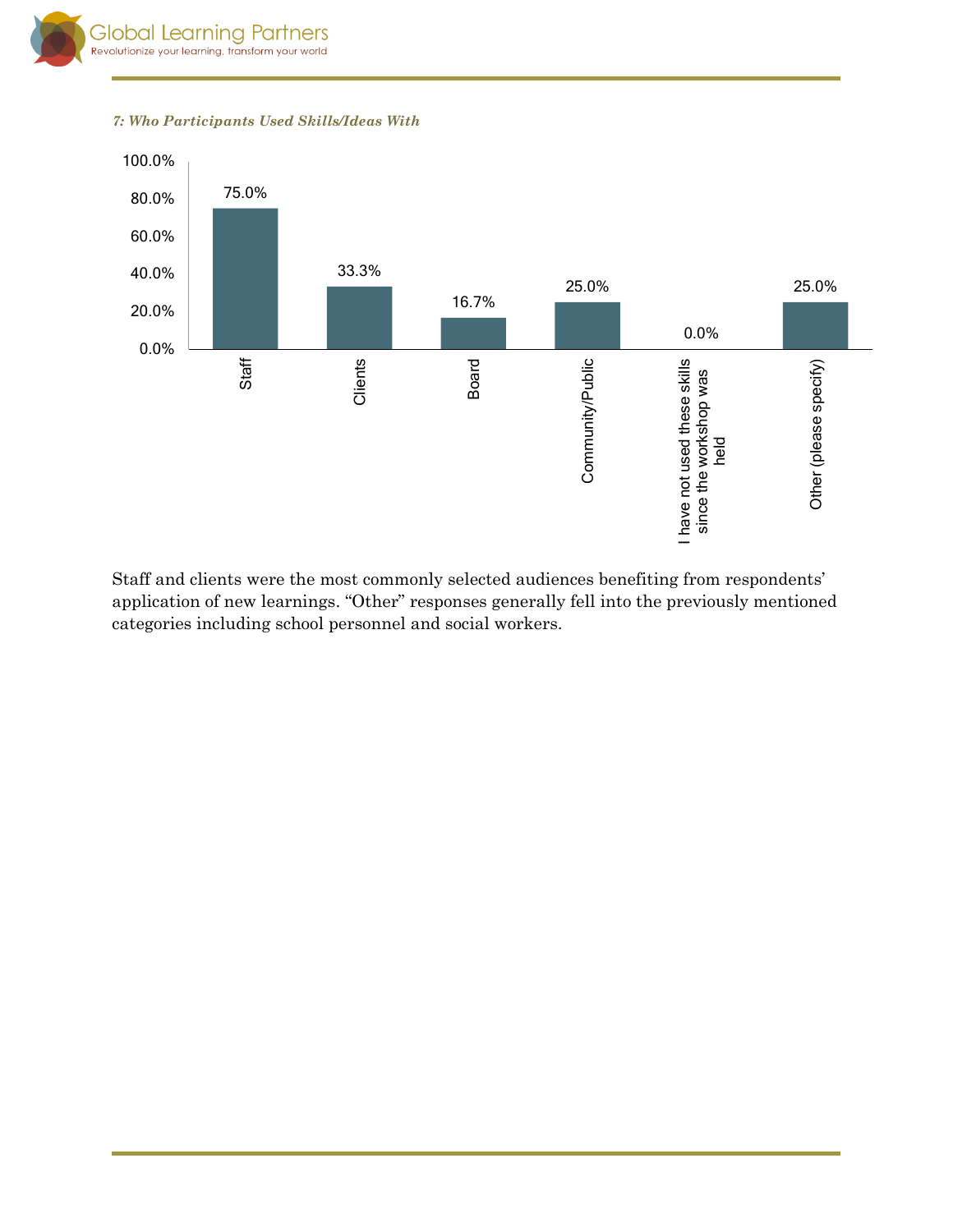

# **How has your use of these skills and ideas supported the goal of reducing recidivism among juveniles and creating better outcomes for youth? (Please be as specific as possible.)**

The image below provides a pictorial overview of the most frequently cited words in participants' responses.



Full responses are shared below.

- *The skills have been helpful to staff (Supervisors, Directors, Management) who then would transfer these skills to working with youth.*
- *Overall, utilizing the skills we learned in these two days help to remain focused, on target and set up expectations for all involved. This of course contributes to the best use of our time together (we are all so busy!) and gives better assurances that we are focusing on the most important issues for youth.*
- *Indirectly, I would say. I started using these ideas in meetings with Child Welfare Training partnership personnel and also with FSD personnel, thereby making the meetings more effective and engaging. This in turn improves services provided for youth,*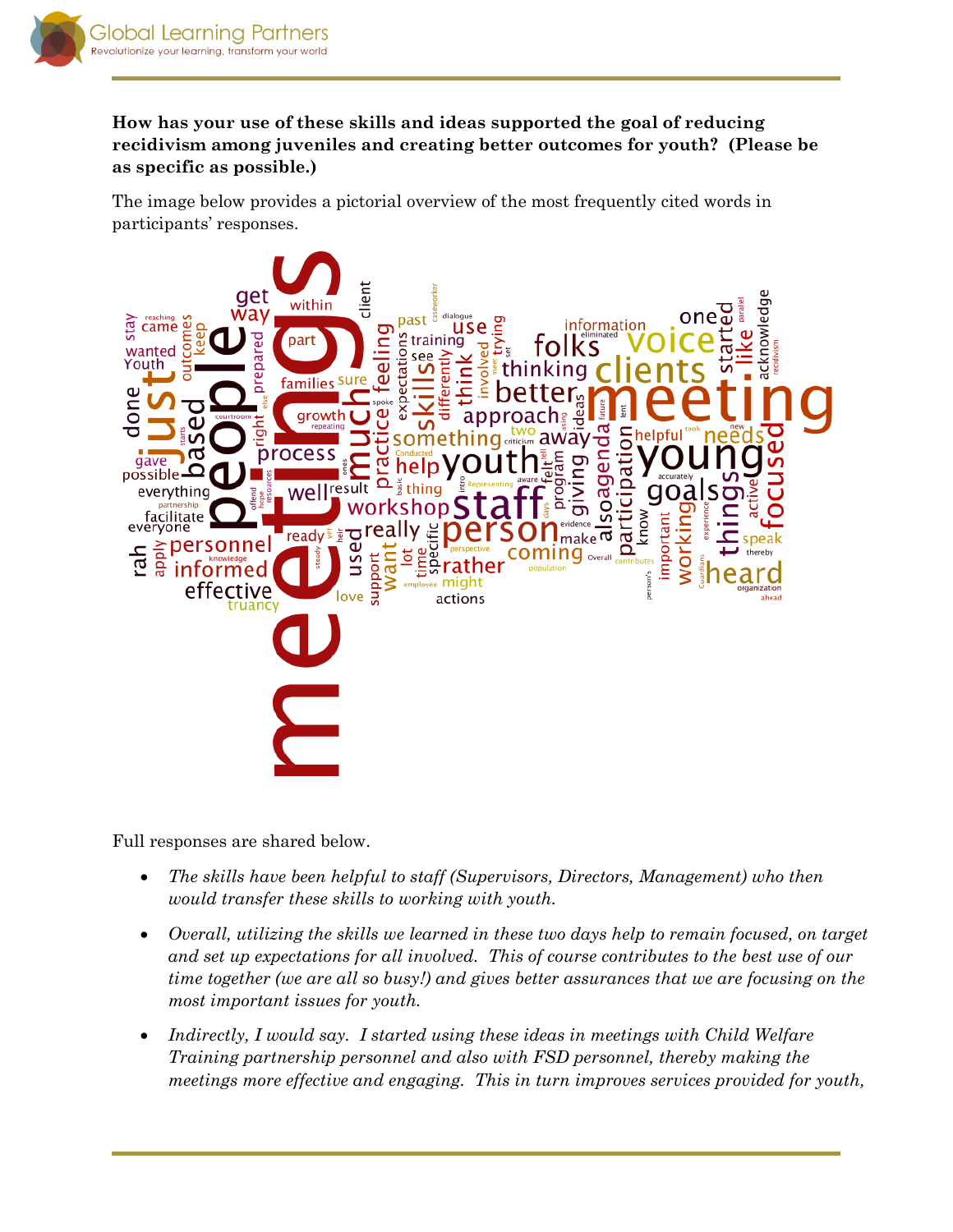

#### *hopefully!*

- *Apply the meeting format and agenda design to specific, measurable outcomes- the result is a more productive meeting and effective modelling of a parallel process to use in other meetings and with youth and families.*
- *More focused meetings and practice discussions on working with families and children and reaching outcome goals. I have been more aware of purposes and achievements at the meetings I attend and do not facilitate and have participated more to clarify and meet the purpose.*
- *I'm not sure that they have as I do not work directly with this population.*
- *I haven't quite used it for this yet. I am really hoping to be able to do so once school starts and the truancy cases start coming in. I don't facilitate very many meetings, except for the truancy ones, as well as explaining my BARJ program to others. I hope with the skills used to build up some confidence and really sell myself and our program that this will help reduce recidivism among juveniles because folks will know to utilize us.*
- *We have integrated the whole thing, all SURE-Fire principles into all of our meetings here. We just found it so effective, we were getting so much more participation from every single staff person and people felt like they had a voice in the decision-making process. We've used it in staff meetings and committee meetings. We identity right away what their voice is so everyone knows coming in. People come away feeling like they've accomplished something and they've had an active participation rather than a passive participation. Participants love it! They love everything about it. They feel more focused, connected, that they are better prepared, more informed, and more a part of things within each meeting. What's it's done in our meetings when we are talking about young people and ways to support them, it's allowed us to get feedback from all staff people concerning thoughts and ideas to better address the needs of the youth. Talking about a young person and what their specific needs are and goals are and needs to stay out of jail. What has been done in the past, what's worked, and what we want to do in the future based on what this you g person's goals are. All staff people had an equal voice based on their own experience with other young people. As a result, it gave us more of a fuller approach, a more informed approach in supporting this young person in their goals to stay active in their community, be involved and not repeat offend It gave us a much broader perspective. I think the organization and preparation for meetings as well as giving people who are participating in the meetings some very clear and written focus for what we wanted to achieve at the meeting. So people were fully informed coming in based on the agenda and based on what the expectations were so they came to the meeting better prepared. Youth are feeling that their voice is being heard. The increased information they have before going into a meeting, and the knowledge of the expected outcomes of the meeting have helped them to put some thought into what they want to contribute. And it's eliminated a lot of the throwing out of information, whatever they might be thinking of at the outset. It's giving them time to think about and create thoughtful dialogue within the meetings.*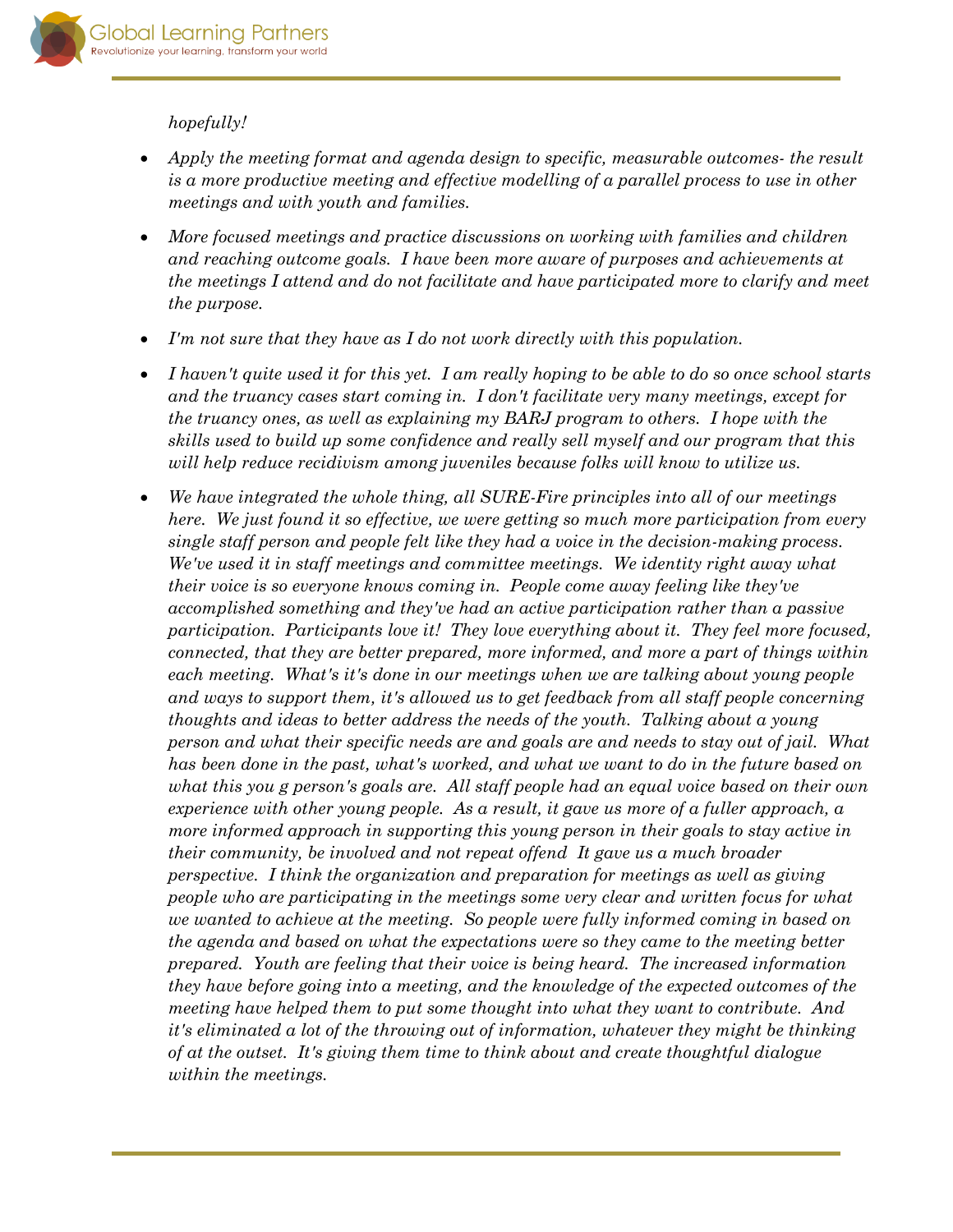## **(Optional) What else would you like us to share with us about the impact of this workshop on your work?**

The image below provides a pictorial overview of the most frequently cited words in participants' responses.



Several highlights from the responses are shared below, and full responses can be found in the appendix.

- *The skills have been helpful to staff (Supervisors, Directors, Management) who then would transfer these skills to working with youth.*
- *Overall, utilizing the skills we learned in these two days help to remain focused, on target and set up expectations for all involved. This of course contributes to the best use of our time together (we are all so busy!) and gives better assurances that we are focusing on the most important issues for youth.*
- *I started using these ideas in meetings with Child Welfare Training partnership personnel and also with FSD personnel, thereby making the meetings more effective and engaging. This in turn improves services provided for youth, hopefully!*
- *Apply the meeting format and agenda design to specific, measurable outcomes- the result is a more productive meeting and effective modelling of a parallel process to use in other meetings and with youth and families.*
- *More focused meetings and practice discussions on working with families and children and reaching outcome goals. I have been more aware of purposes and achievements at the meetings I attend and do not facilitate and have participated more to clarify and meet*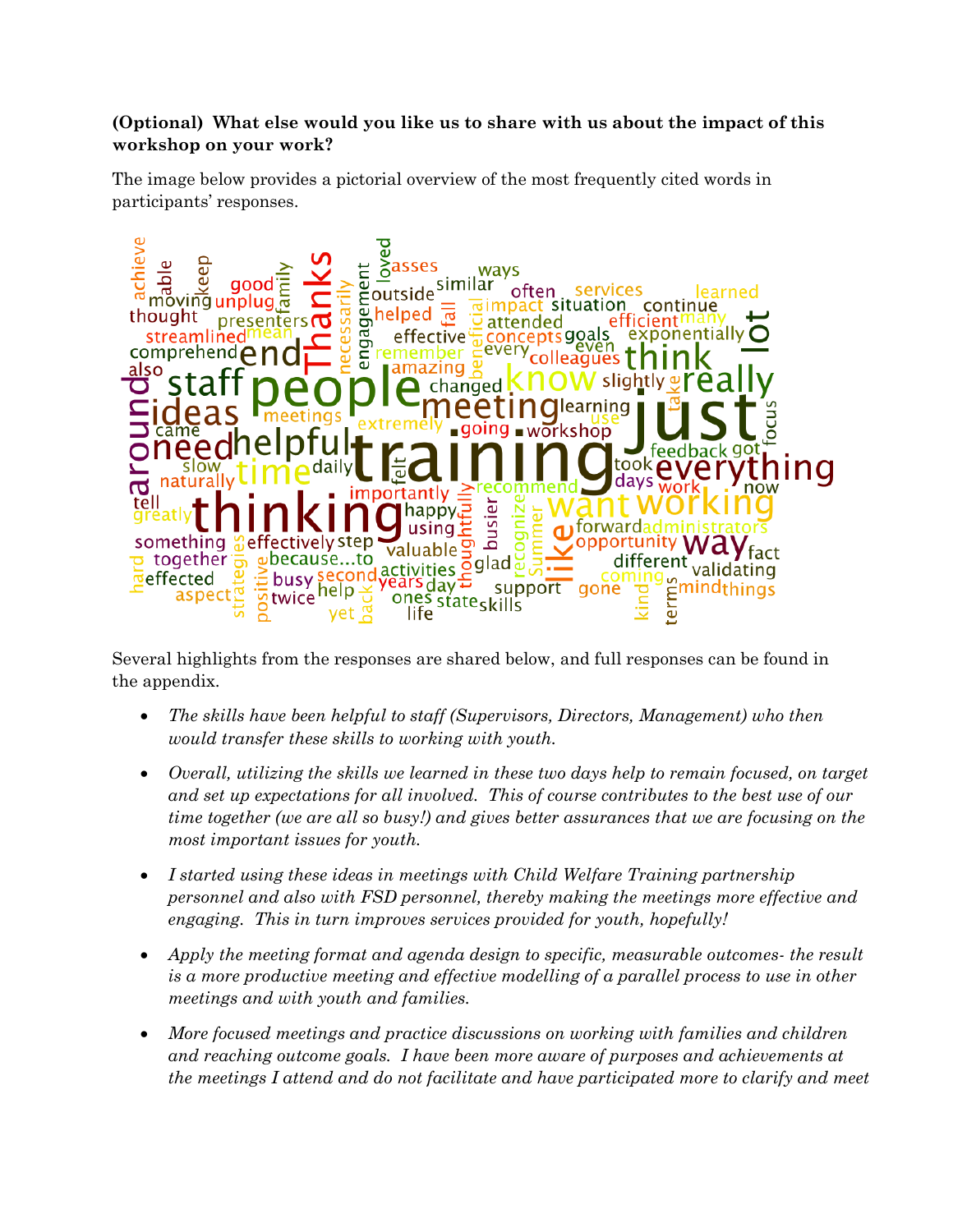

*the purpose.*

- *We have integrated the whole thing, all SURE-Fire principles into all of our meetings here. We just found it so effective, we were getting so much more participation from every single staff person and people felt like they had a voice in the decision-making process. We've used it in staff meetings and committee meetings. We identity right away what their voice is so everyone knows coming in. People come away feeling like they've accomplished something and they've had an active participation rather than a passive participation. Participants love it! They love everything about it. They feel more focused, connected, that they are better prepared, more informed, and more a part of things within each meeting.*
- *I haven't quite used it for this yet. I am really hoping to be able to do so once school starts and the truancy cases start coming in. I don't facilitate very many meetings, except for the truancy ones, as well as explaining my BARJ program to others. I hope with the skills used to build up some confidence and really sell myself and our program, that this will help reduce recidivism among juveniles because folks will know to utilize us.*
- *Very indirectly, through more focused strategic planning re: practice support lent to line staff.*
- *In phone meetings or when the client is not there, trying to get as much of their voice there as possible when reporting to people what their actions have been. Representing parents as accurately as possible in the courtroom and giving them credit for what they are doing well rather than just jumping on the bandwagon with criticism…My clients are not all attending because they want to, they have to. So what I wanted to do was help them understand why they are there and also that they have something valuable to tell the other folks. They might not have a choice in being there but what they say is incredibly important so that was what I brought from the workshop and resolved to impart to my clients. Knowing that have something to offer, they can advocate for themselves, and they are so much a part of the process…*
- *Conducted a training about the Youth Assessment Screening Instrument for Guardians ad litem and attorneys and the resources I gained were very helpful in shaping the agenda and activities for the training I conducted.*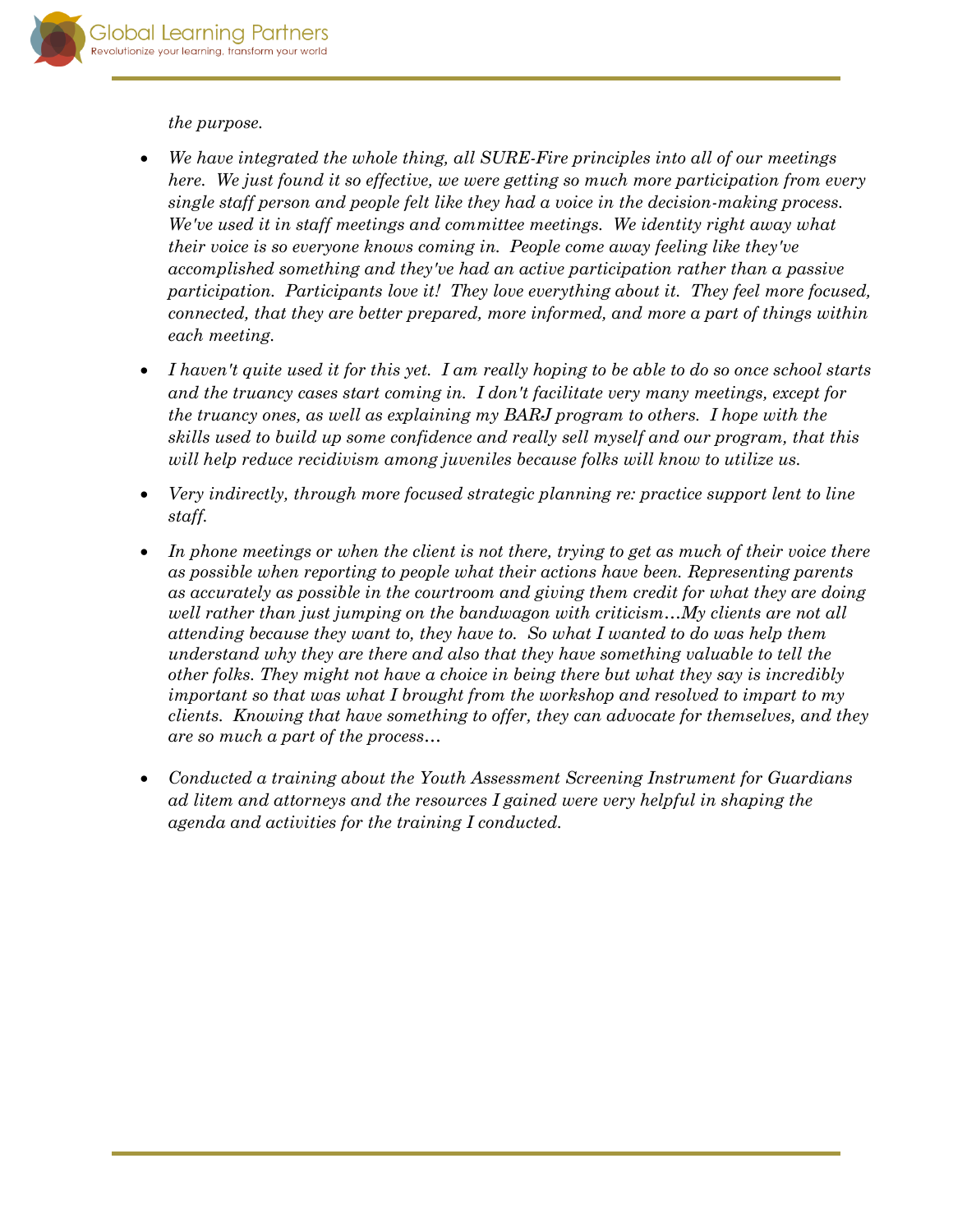

### <span id="page-15-0"></span>Support Moving Forward

As part of the survey and phone interviews, participants were also asked how they would like to be supported in applying SURE-Fire Meetings principles and practices moving forward. Their full responses are shared below.

**As was shared at the learning event, several of your colleagues are receiving advanced training and certification in order to support you in applying these principles and practices to your meetings. What ideas already come to mind for you about how you would like to be supported?**

- *I would love just to bounce ideas off people-setting up the agenda and facilitation skill-I think a set monthly conference phone call might be an idea.*
- *It would be great to have "practice experts" that we could call upon when we may be struggling with a certain technique within a certain group. Also, maybe a support group that we can call upon to bounce ideas off one another.*
- *I retired in July 2014, and will not likely be needing additional support at this time. Thanks for a wonderful training!*
- *goal identification of facilitation strategies*
- *I would use support to re-think exercises that enhance learning in a meeting or training and to be talk through what would clearly support the goal.*
- *I'm very fortunate that I have one of these people working here and that's been wonderful. And I appreciate the availability of the other facilitators as well given that they bring different perspectives. Things are going smoothly as people are still basking in the newness. I think I'd like some feedback into how best to address difficult conversations in meetings and I could see myself accessing other people who are available for consultation especially when I have difficult things to address and we want to give participants an effective voice. So help determining what voice people should have at meetings based on our desired meeting outcomes. And also some help in looking at situations where decisions may have already been made, I would appreciate a different perspective so I have a new way of looking at the situation , and how we still might be able to give participants a voice as often as possible and to help them be invested in decisions. I would like some information about what the consultants are most familiar with within the SURE-Fire setting, what they see as their particular strength areas, so I know who to reach out to based on my need. Honestly I think it falls on us as people using these techniques to reach out to folks, so maybe just having the time to check in with the leaders to talk about what we've been doing, what's been working, what we feel like maybe hasn't been working as effectively, and have them be able to listen and give some input. I thought this worked really well at the workshop. Even sending an email to participants as a check-in and an invitation to give them a call and talk about how this process has been working for us and I think in the process of conversation something might come out where they might be able to say, "Hey have you thought about", or "sounds like it's working out really well for you how about I check in in another three months.*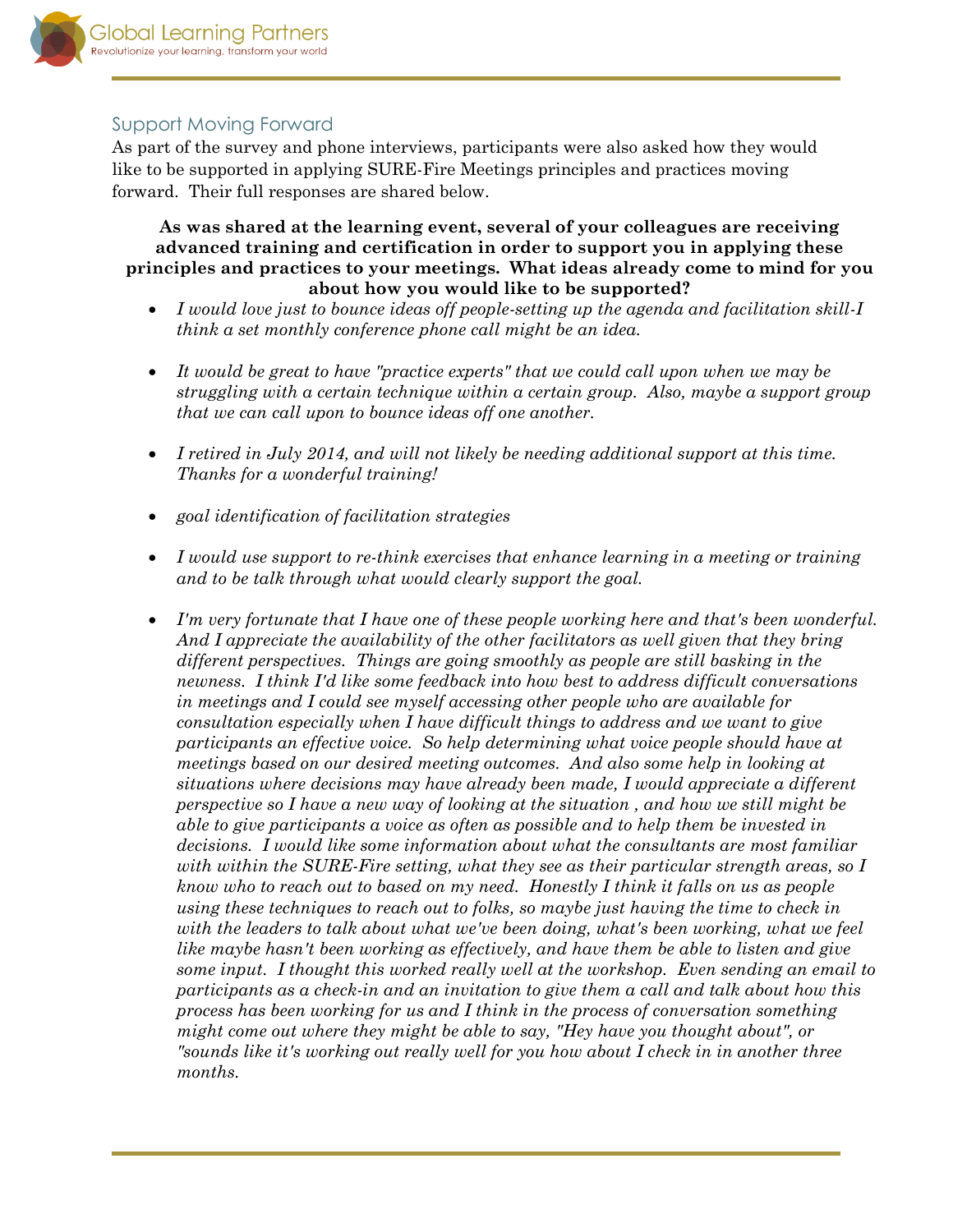

- *Planning with colleagues*
- *The biggest challenge for me is around facilitation of the groups.*
- *I know that if I write out an agenda and I'm wary of it, I will be able to send it to one of those supports and they can help me through it by re-arranging and/or editing it to make it much more efficient and effective.*
- *I would appreciate having a group of folks able, willing, and skilled enough to give very quick feedback on my planning to ensure that what my mind conceived is most likely to result in the desired outcomes.*
- *Maybe brief follow-ups, just a check-in. There's so much and the trainers had so much knowledge that it was a lot to take in at once. Maybe a follow-up once in a while. Maybe a conference call, just a little Survey Monkey every once in a while to keep it fresh in our minds. Like this even (the interview). Even in just talking about it, I am reminded of the various ways that we can use this knowledge or that we are using this knowledge. There's got to be perhaps either, I'm thinking of a specific training. There was a bunch of us and some peoples' meetings looked very different than my meetings. So for me, our meetings include our clients. So maybe something specific to case workers we have to bridge that gap in acting professionally and we are really the people translating everything that is going on to laypeople so maybe some training on that.*
- *Perhaps identifying people who are available to provide feedback on meeting needs?*